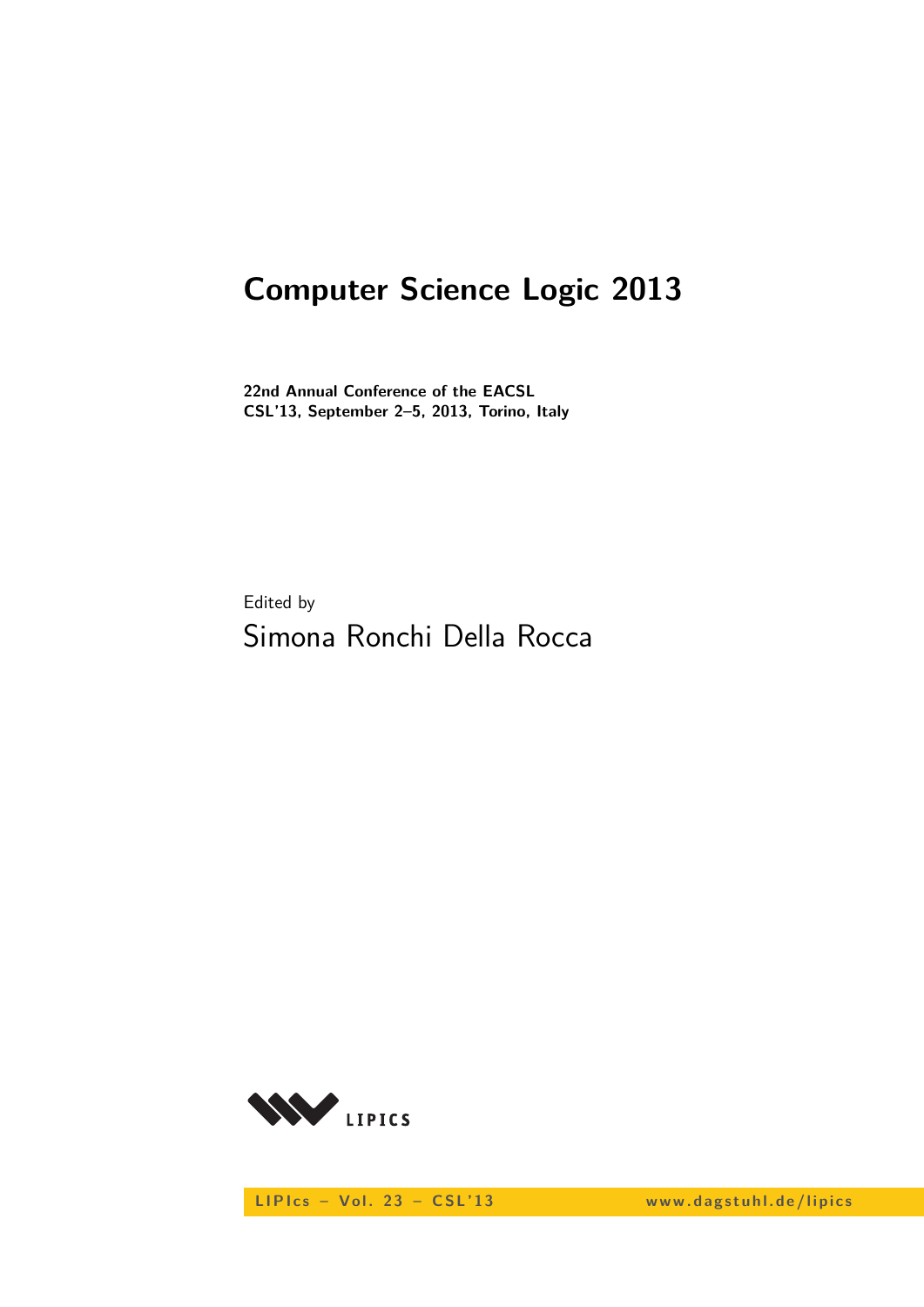Editor

Simona Ronchi Della Rocca Dipartimento di Informatica Università di Torino ronchi@di.unito.it

#### ACM Classification 1998

A.0 Conference Proceedings, F Theory of Computation, C.2.4 Distributed Systems, D.2.4 Software/ Programs Verifications, D.3.1 Formal Definitions and Theory, D.3.3 Languages Constructs and Features, I.2.4 Knowledge Representations Formalisms and Methods

#### **[ISBN 978-3-939897-60-6](http://www.dagstuhl.de/dagpub/978-3-939897-60-6)**

Published online and open access by Schloss Dagstuhl – Leibniz-Zentrum für Informatik GmbH, Dagstuhl Publishing, Saarbrücken/Wadern, Germany. Online available at [http://www.dagstuhl.de/dagpub/978-3-939897-60-6.](http://www.dagstuhl.de/dagpub/978-3-939897-60-6)

Publication date September, 2013

Bibliographic information published by the Deutsche Nationalbibliothek The Deutsche Nationalbibliothek lists this publication in the Deutsche Nationalbibliografie; detailed bibliographic data are available in the Internet at [http://dnb.d-nb.de.](http://dnb.d-nb.de)

#### License

This work is licensed under a Creative Commons Attribution 3.0 Unported license (CC-BY 3.0): http://creativecommons.org/licenses/by/3.0/legalcode.



In brief, this license authorizes each and everybody to share (to copy, distribute and transmit) the work under the following conditions, without impairing or restricting the authors' moral rights: Attribution: The work must be attributed to its authors.

The copyright is retained by the corresponding authors.

Digital Object Identifier: [10.4230/LIPIcs.CSL.2013.i](http://dx.doi.org/10.4230/LIPIcs.CSL.2013.i)

**[ISBN 978-3-939897-60-6](http://www.dagstuhl.de/dagpub/978-3-939897-60-6) [ISSN 1868-8969](http://drops.dagstuhl.de/lipics)<http://www.dagstuhl.de/lipics>**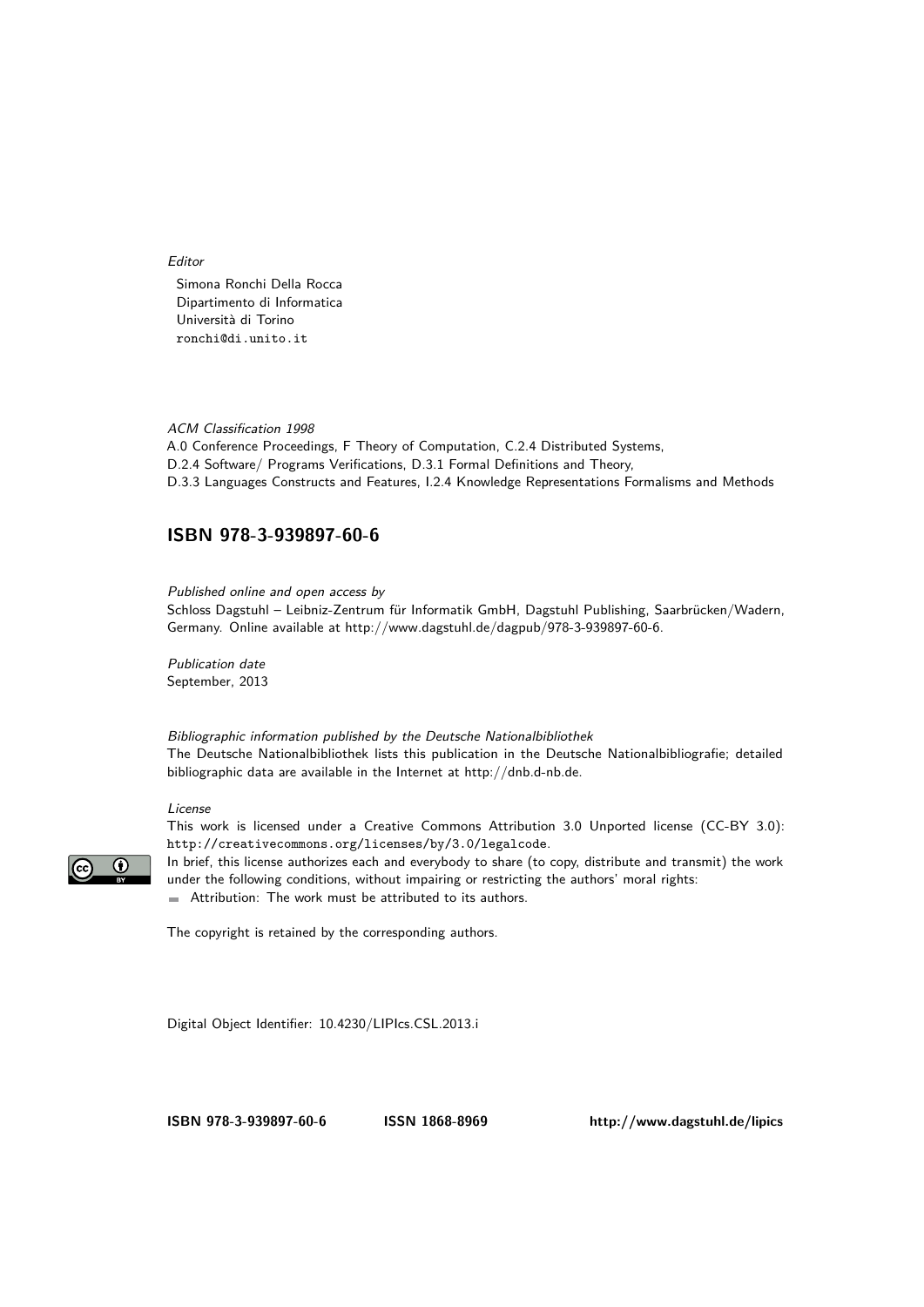#### LIPIcs – Leibniz International Proceedings in Informatics

LIPIcs is a series of high-quality conference proceedings across all fields in informatics. LIPIcs volumes are published according to the principle of Open Access, i.e., they are available online and free of charge.

#### Editorial Board

- Susanne Albers (Humboldt University Berlin)
- Chris Hankin (Imperial College London)  $\overline{\phantom{a}}$
- Deepak Kapur (University of New Mexico)  $\blacksquare$
- Michael Mitzenmacher (Harvard University)  $\equiv$
- Madhavan Mukund (Chennai Mathematical Institute)  $\sim$
- Catuscia Palamidessi (INRIA)  $\blacksquare$
- Wolfgang Thomas (RWTH Aachen)  $\blacksquare$
- Pascal Weil (Chair, University Bordeaux)  $\overline{\phantom{a}}$
- Reinhard Wilhelm (Saarland University, Schloss Dagstuhl)  $\sim$

#### **[ISSN 1868-8969](http://drops.dagstuhl.de/lipics)**

#### **[www.dagstuhl.de/lipics](http://www.dagstuhl.de/lipics)**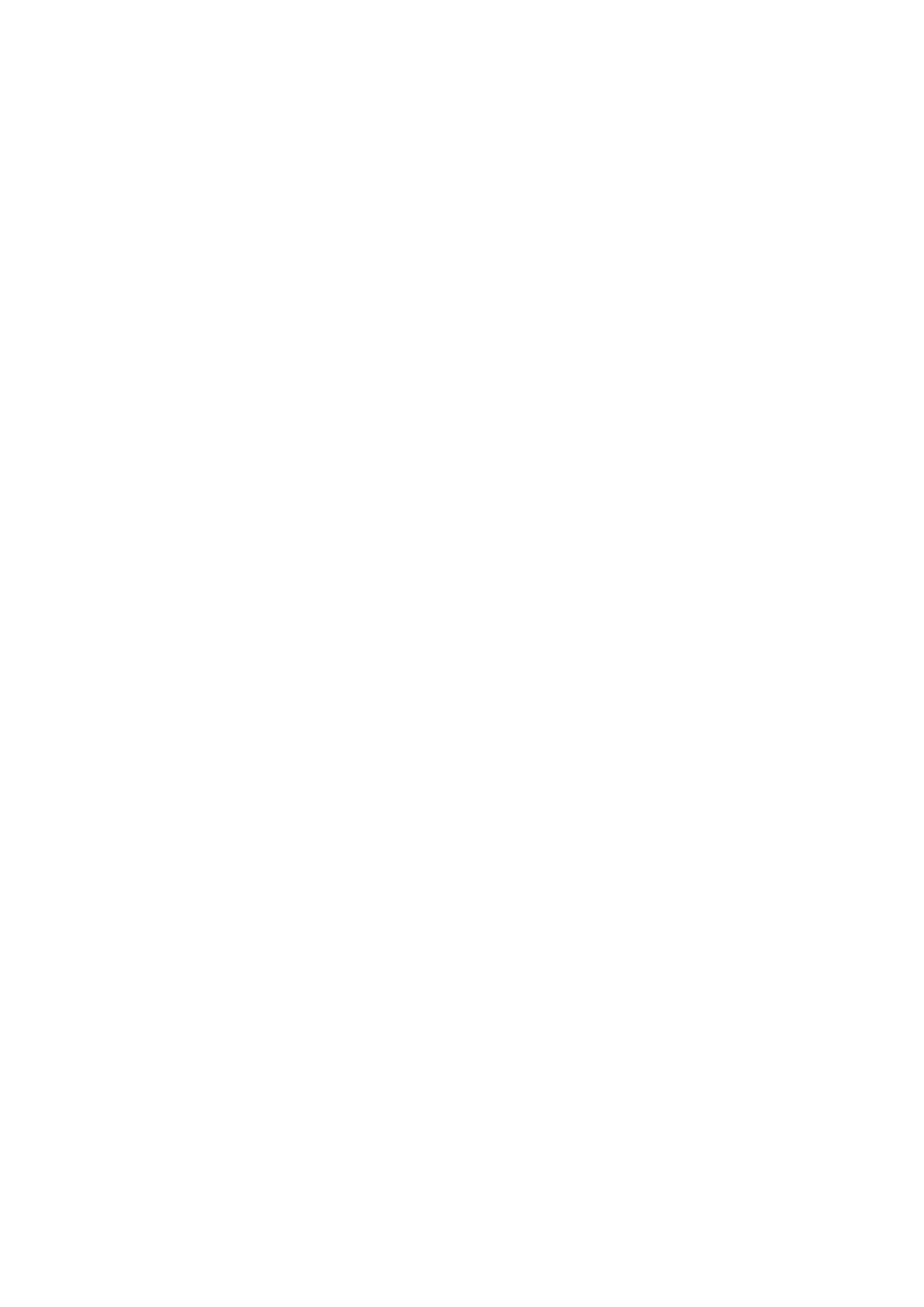## **Contents**

### **Report on the Ackermann Award 2013**

| The Ackermann Award 2013 |  |  |  |
|--------------------------|--|--|--|
|                          |  |  |  |

### **Abstracts of Invited Talks**

| Res Publica: The Universal Model of Computation                            |  |
|----------------------------------------------------------------------------|--|
| Three lightings of logic                                                   |  |
|                                                                            |  |
| From determinism, non-determinism and alternation to recursion schemes for |  |
| P, NP and Pspace                                                           |  |
|                                                                            |  |
| Means and Limits of Decision                                               |  |
|                                                                            |  |

### **Contributed Papers**

| On closure ordinals for the modal mu-calculus<br>Bahareh Afshari and Graham E. Leigh $\ldots \ldots \ldots \ldots \ldots \ldots \ldots \ldots \ldots \ldots \ldots \ldots$ 30                                  |     |
|----------------------------------------------------------------------------------------------------------------------------------------------------------------------------------------------------------------|-----|
| Realizability and Strong Normalization for a Curry-Howard Interpretation of<br>$HA + EM1$                                                                                                                      |     |
| Federico Aschieri, Stefano Berardi, and Giovanni Birolo                                                                                                                                                        | -45 |
| Bounds for the quantifier depth in finite-variable logics: Alternation hierarchy                                                                                                                               |     |
| Unambiguity and uniformization problems on infinite trees                                                                                                                                                      |     |
| A characterization of the Taylor expansion of $\lambda$ -terms                                                                                                                                                 |     |
| Team building in dependence                                                                                                                                                                                    |     |
| Saturation-Based Model Checking of Higher-Order Recursion Schemes                                                                                                                                              |     |
| Computer Science Logic 2013 (CSL'13).<br>Editor: Simona Ronchi Della Rocca<br>Leibniz International Proceedings in Informatics<br>Leibniz International r rocecumgo in moderatik, Dagstuhl Publishing, Germany |     |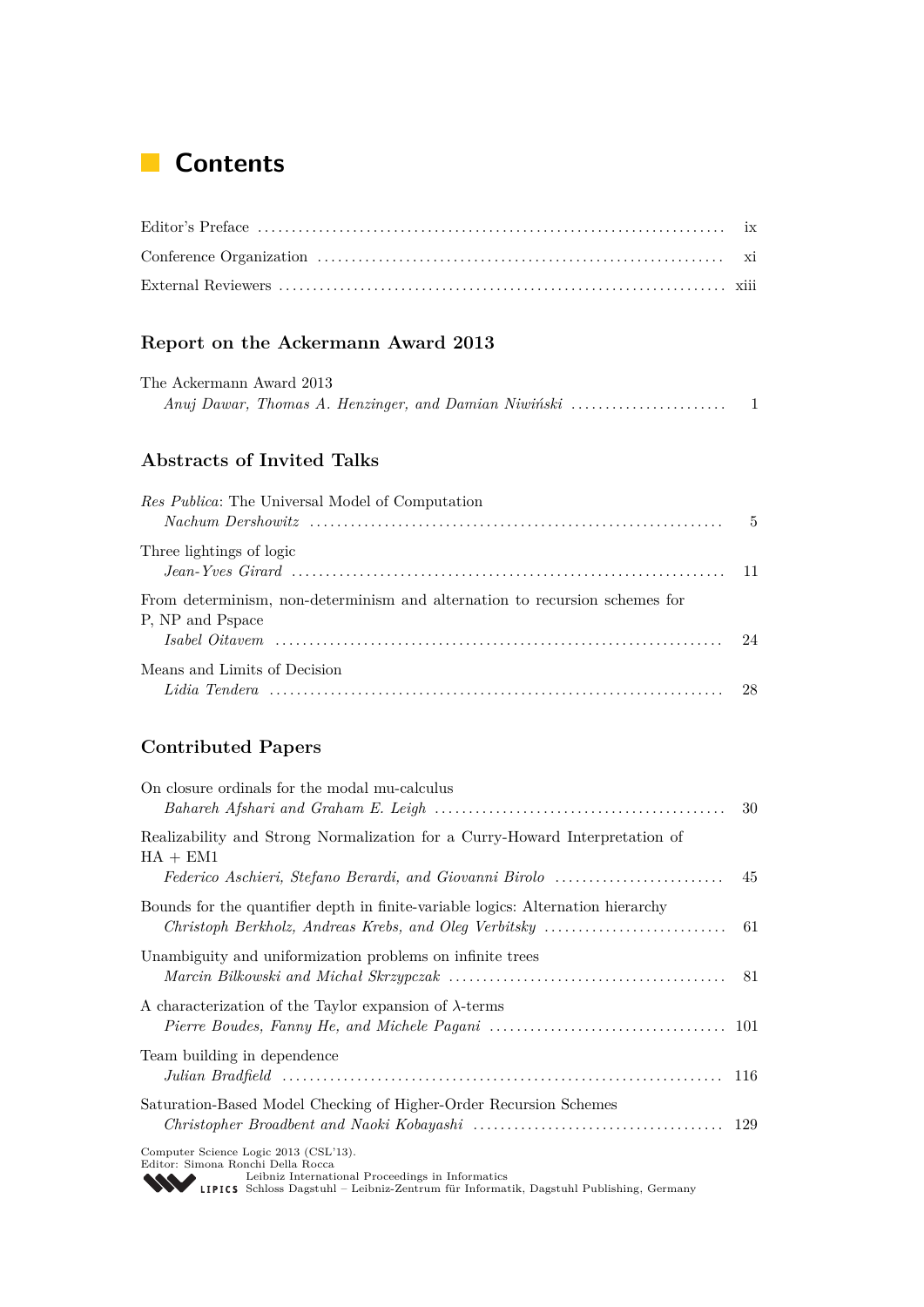### **vi Contents**

| Descriptive complexity of approximate counting CSPs<br>Andrei Bulatov, Victor Dalmau, and Marc Thurley                                          | 149  |
|-------------------------------------------------------------------------------------------------------------------------------------------------|------|
| What is Decidable about Partially Observable Markov Decision Processes with<br>omega-Regular Objectives                                         |      |
| Infinite-state games with finitary conditions                                                                                                   |      |
|                                                                                                                                                 |      |
| Annotation-Free Sequent Calculi for Full Intuitionistic Linear Logic<br>Ranald Clouston, Jeremy Dawson, Rajeev Goré, and Alwen Tiu              | 197  |
| Deciding the weak definability of Büchi definable tree languages<br>Thomas Colcombet, Denis Kuperberg, Christof Löding, and Michael Vanden Boom | 215  |
| Innocent Game Semantics via Intersection Type Assignment Systems                                                                                | 231  |
| Cuts for circular proofs: semantics and cut-elimination                                                                                         | 248  |
| Hierarchies in independence logic<br>Pietro Galliani, Miika Hannula, and Juha Kontinen                                                          | 263  |
| Inclusion Logic and Fixed Point Logic                                                                                                           |      |
| Theories for Subexponential-size Bounded-depth Frege Proofs                                                                                     |      |
| The Structure of Interaction                                                                                                                    | 316  |
| The Fixed-Parameter Tractability of Model Checking Concurrent Systems                                                                           | 332  |
| One-variable first-order linear temporal logics with counting                                                                                   | 348  |
| On the locality of arb-invariant first-order logic with modulo counting quantifiers                                                             | -363 |
| When is Metric Temporal Logic Expressively Complete?                                                                                            | 380  |
| Proving Strong Normalisation via Non-deterministic Translations into<br>Klop's Extended $\lambda$ -Calculus                                     | 395  |
| Kleene Algebra with Products and Iteration Theories                                                                                             | 415  |
| Internalizing Relational Parametricity in the Extensional Calculus of Constructions                                                             | 432  |
| Modal Logic and Distributed Message Passing Automata                                                                                            | 452  |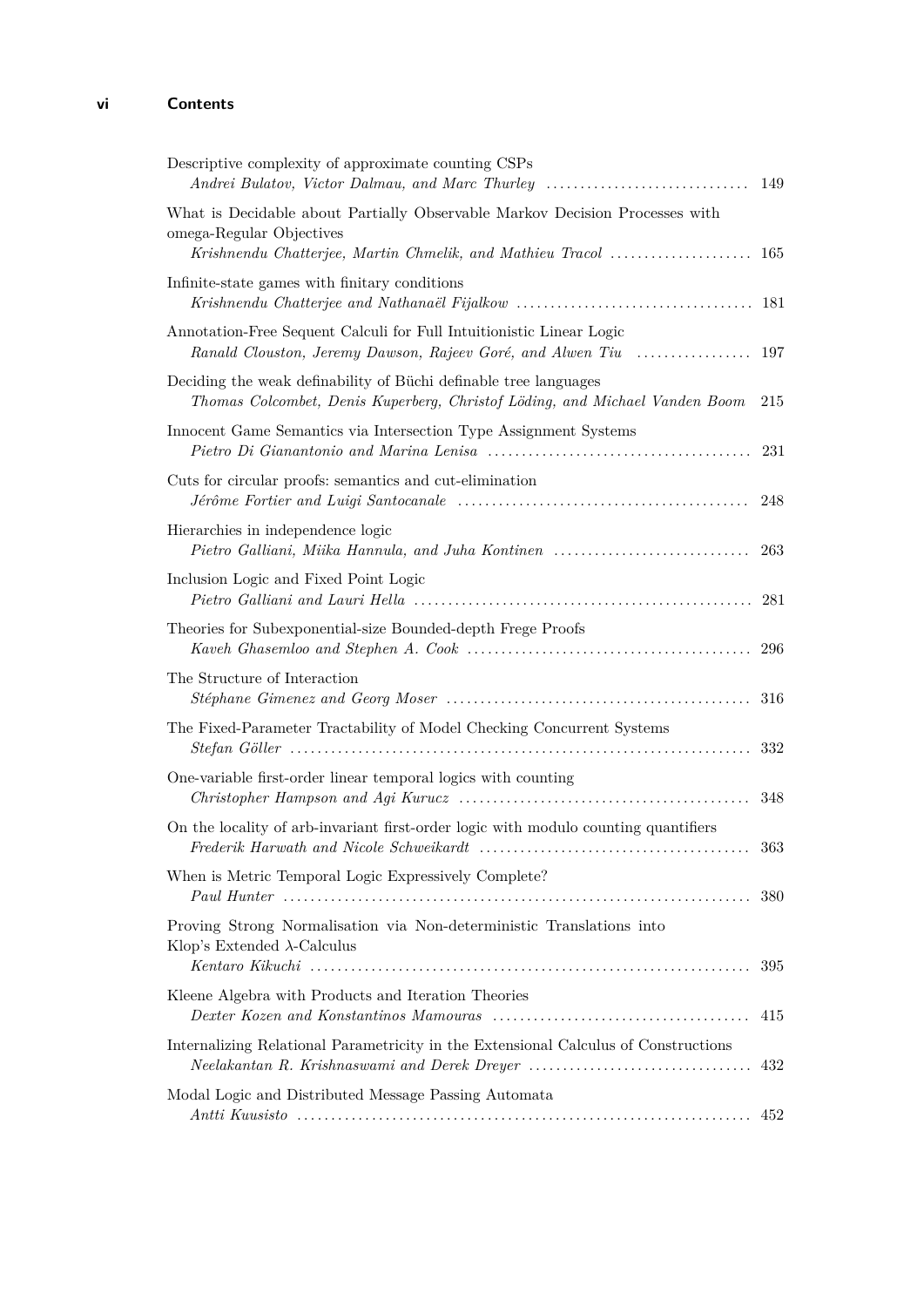#### **Contents vii**

| Global semantic typing for inductive and coinductive computing                                                               | 469 |
|------------------------------------------------------------------------------------------------------------------------------|-----|
| Two-Variable Logic on 2-Dimensional Structures                                                                               | 484 |
| Categorical Duality Theory: With Applications to Domains, Convexity, and the<br>Distribution Monad                           | 500 |
| Axiomatizing Subtyped Delimited Continuations                                                                                | 521 |
| On dialogue games and coherent strategies                                                                                    |     |
| Elementary Modal Logics over Transitive Structures                                                                           |     |
| A Fully Abstract Game Semantics for Parallelism with Non-Blocking Synchronization<br>on Shared Variables<br>Susumu Nishimura | 578 |
| Extracting Herbrand trees in classical realizability using forcing                                                           | 597 |
| The Complexity of Abduction for Equality Constraint Languages                                                                |     |
| A New Type Assignment for Strongly Normalizable Terms                                                                        |     |
| Semantics of Intensional Type Theory extended with Decidable Equational Theories                                             | 653 |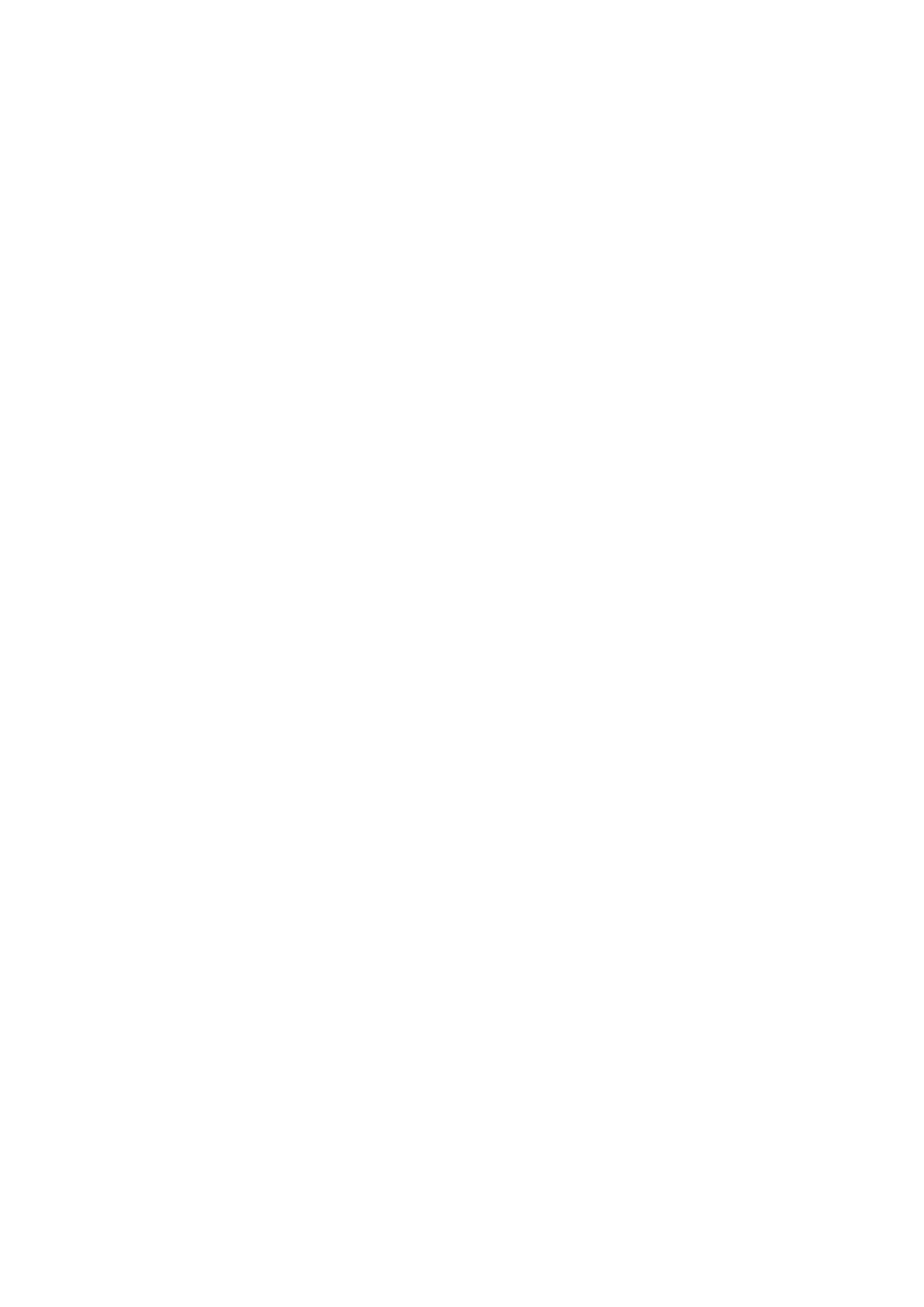## **Editor's Preface**

The annual conference of the European Association for Computer Science Logic (EACSL), CSL'13, was held in Torino, Italy, from September 2 to September 5, 2013. CSL started as a series of international workshops on Computer Science Logic, and became at its sixth meeting the Annual Conference of the EACSL. This conference was the 27th workshop and 22th EACSL conference; it was organized by the Dipartimento di Informatica of the Università di Torino (UNITO).

The Ackermann Award is the EACSL Outstanding Dissertation Award for Logic in Computer Science. This year, the jury decided to give the Ackermann Award for 2013 to Matteo Mio. The awards were officially presented at the conference (September 3). The citation of the awards, an abstract of the thesis, and a biographical sketch of the recipients written by Anuj Dawar, Tom Henzinger and Damian Niwinski may be found in the proceedings.

A total of 130 abstracts were registered and 108 of these were followed by full papers submitted to CSL'13. After a two weeks electronic meeting, the Program Committee selected 37 papers for presentation at the conference and publication in these proceedings. Each paper was assigned to at least three PC members. The overall quality of the submissions was really high. The program committee did not fix a strict a priori limit on the number of accepted papers and wished to accept as many good papers as possible. However, at the end some of them had to be rejected due to lack of space.

In addition to the contributed talks, CSL'13 had four invited speakers: Nachum Dershovitz (Tel Aviv University), Jean Yves Girard (CNRS, Marseille), Isabel Oitavem (Universidade Lisboa), Lidia Tendera (University of Opolskiego). Abstracts of the invited talks are included in the proceedings. A welcome talk by Piergiorgio Odifreddi has been held on September 1, but it is not included in these proceedings.

I wish to warmly thank the PC and all external reviewers for their precious help in reviewing the papers. Our thanks also go to the members of the Organizing Committee, for their considerable efforts in organizing the conference, to Luca Padovani for his great work in preparing the proceedings, and to Marc Herbstritt (Dagstuhl Publishing) for his technical help.

The conference received support from the Dipartimento di Informatica of the Università di Torino, from the EACSL, from the GNSAGA group of INDAM (Istituto Nazionale di Alta Matematica "F.Severi"), from the Regione Piemonte, which offered the conference location, and from the Università di Torino, which offered the location for the welcome talk and the associated aperitif. I thank these organizations for their generous supports.

September 2013 Simona Ronchi Della Rocca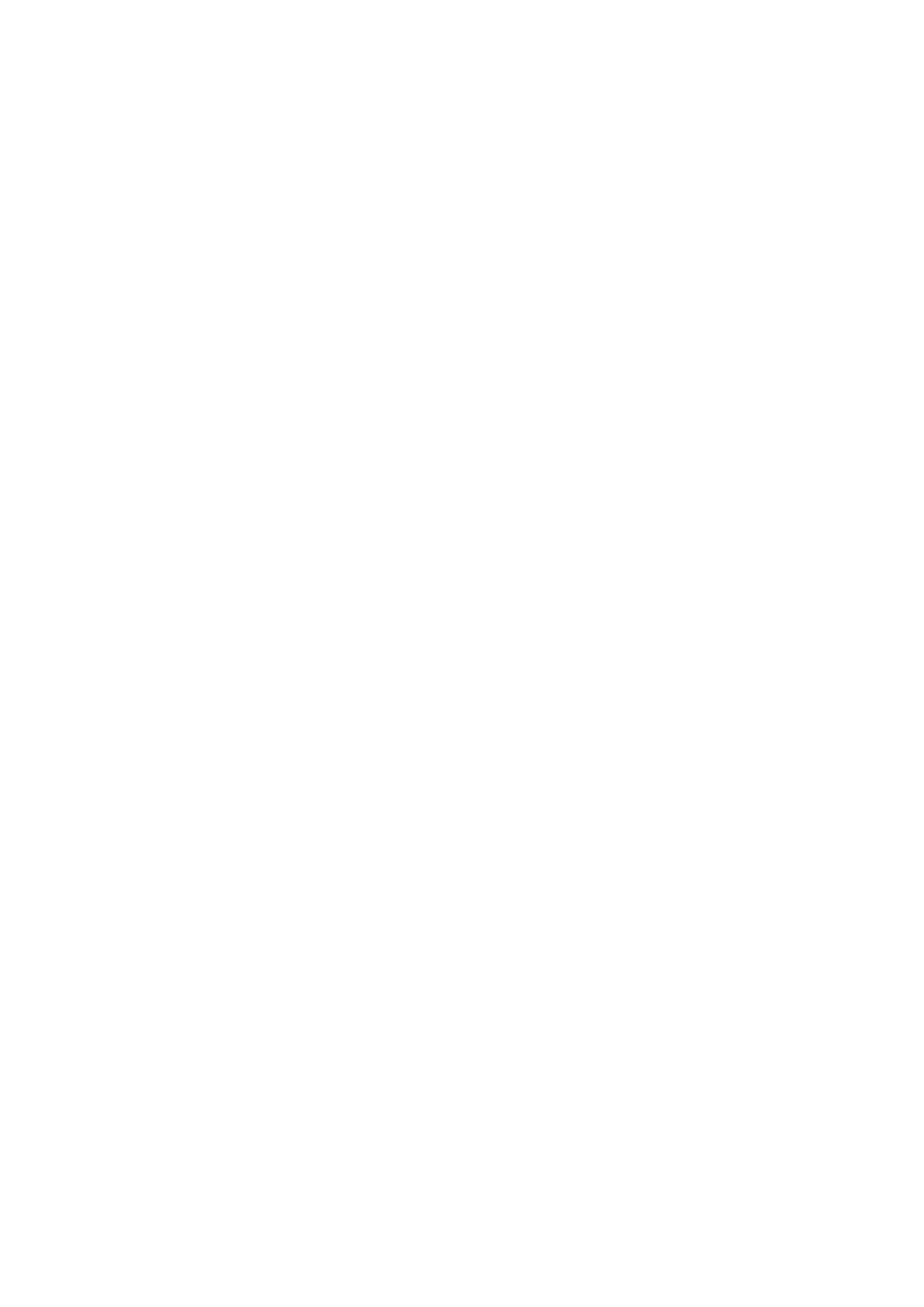## **Conference Organization**

#### **Program Committee**

Zena Ariola University of Oregon Arnon Avron Tel-Aviv University Christel Baier Technical University of Dresden Marc Bezem University of Bergen Paola Bruscoli University of Bath Agata Ciabattoni TU Wien Thierry Coquand Chalmers University Ugo Dal Lago Università di Bologna Valeria De Paiva Nuance Communications Reinhard Kahle Universidade Nova de Lisboa Stephan Kreutzer Technical University Berlin Olivier Laurent CNRS - ENS Lyon Carsten Lutz Universität Bremen Jean-Yves Marion Université de Lorraine Damian Niwinski Warsaw University Frank Pfenning Carnegie Mellon University Ruzica Piskac MPI-SWS Saarbrücken Simona Ronchi Della Rocca (chair) Università di Torino Jan Rutten CWI Amsterdam Helmut Schwichtenberg LMU Munich Phil Scott University of Ottawa Peter Selinger Dalhousie University Makoto Tatsuta NII Tokyo Tachio Terauchi Nagoya University

#### **Organizing Committee**

Erika De Benedetti Università di Torino - ENS Lyon Luca Paolini Università di Torino Simona Ronchi Della Rocca Università di Torino Mauro Piccolo Università di Bologna Luca Roversi Università di Torino Luca Padovani Università di Torino Angelo Troina Università di Torino

Roberto Bagnara University of Parma and BUGSENG srl Elaine Pimentel Universidade Federal de Minas Gerais

Paola Giannini Università del Piemonte Orientale

Computer Science Logic 2013 (CSL'13). Editor: Simona Ronchi Della Rocca [Leibniz International Proceedings in Informatics](http://www.dagstuhl.de/en/publications/lipics/) [Schloss Dagstuhl – Leibniz-Zentrum für Informatik, Dagstuhl Publishing, Germany](http://www.dagstuhl.de/en/about-dagstuhl/)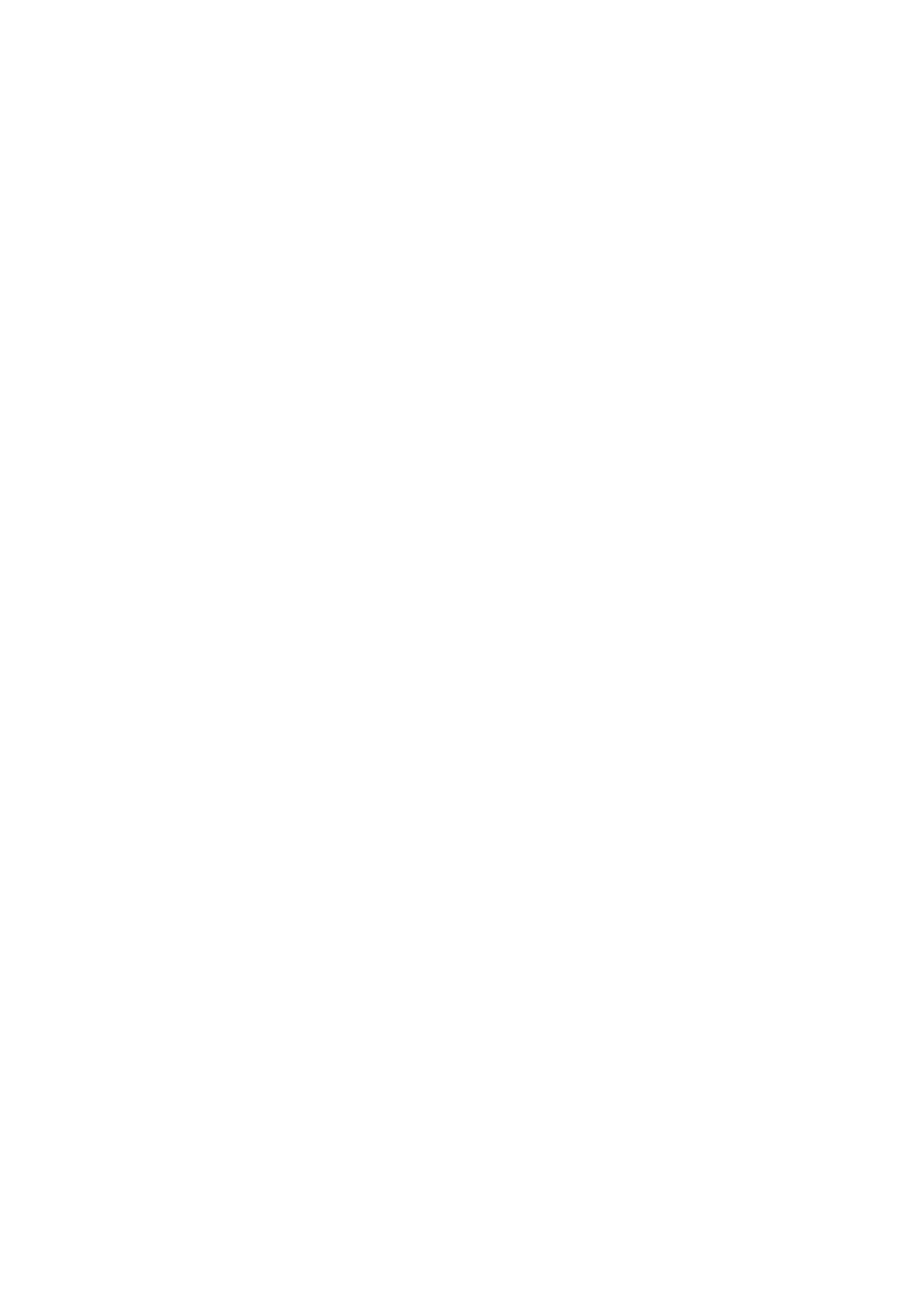## **External Reviewers**

Abel, Andreas Abramsky, Samson Accattoli, Beniamino Aczel, Peter Adamek, Jiri Alama, Jesse Arbiser, Ariel Asperti, Andrea Atserias, Albert Autexier, Serge Baelde, David Baillot, Patrick Balabonski, Thibaut Bartha, Miklos Ben-Amram, Amir Berardi, Stefano Berger, Ulrich Bernardy, Jean-Philippe Berwanger, Dietmar Bodirsky, Manuel Bollig, Benedikt Bonfante, Guillaume Boudes, Pierre Bradfield, Julian Brotherston, James Buchholz, Wilfried Buss, Sam Cardone, Felice Chaudhuri, Kaustuv Clairambault, Pierre Cleaveland, Rance Cockett, Robin Colcombet, Thomas D'Agostino, Giovanna Dal Palù, Alessandro Dawar, Anuj De Freitas, Renata De Nivelle, Hans de Vries, Fer-Jan de'Liguoro, Ugo Decker, Normann Demri, Stéphane Dimitrova, Rayna Dittmann, Christoph Dubslaff, Clemens Durand, Arnaud Dyer, Martin Ehlers, Ruediger Faber, Wolfgang Facchini, Alessandro Fearnley, John

Fiore, Marcelo Gabbrielli, Maurizio Gaboardi, Marco Galesi, Nicola Geuvers, Herman Ghica, Dan Gimbert, Hugo Goncharov, Sergey Goyet, Alexis Graham-Lengrand, Stéphane Grigorieff, Serge Grädel, Erich Guerrini, Stefano Göller, Stefan Hardin, Thérèse Harwath, Frederik Haveraaen, Magne Heijltjes, Willem Hirschkoff, Daniel Hodkinson, Ian Hofstra, Pieter Hovland, Dag Hyvernat, Pierre Ilik, Danko Immerman, Neil Jacobs, Bart Jahren, Eivind Jeřábek, Emil Johannsen, Jan Jonsson, Peter Kameyama, Yukiyoshi Kartzow, Alexander Kashev, Alexander Kieronski, Emanuel Kimura, Daisuke Klop, Jan Willem Klüeppelholz, Sascha Konev, Boris Kontchakov, Roman Krivine, Jean-Louis Krupski, Vladimir Kullmann, Oliver Kupferman, Orna Kuske, Dietrich Kuznets, Roman La Torre, Salvatore Laird, James Lee, Gyesik Lenzi, Giacomo Lescanne, Pierre Levy, Jordi

Computer Science Logic 2013 (CSL'13).

Editor: Simona Ronchi Della Rocca [Leibniz International Proceedings in Informatics](http://www.dagstuhl.de/en/publications/lipics/) [Schloss Dagstuhl – Leibniz-Zentrum für Informatik, Dagstuhl Publishing, Germany](http://www.dagstuhl.de/en/about-dagstuhl/)